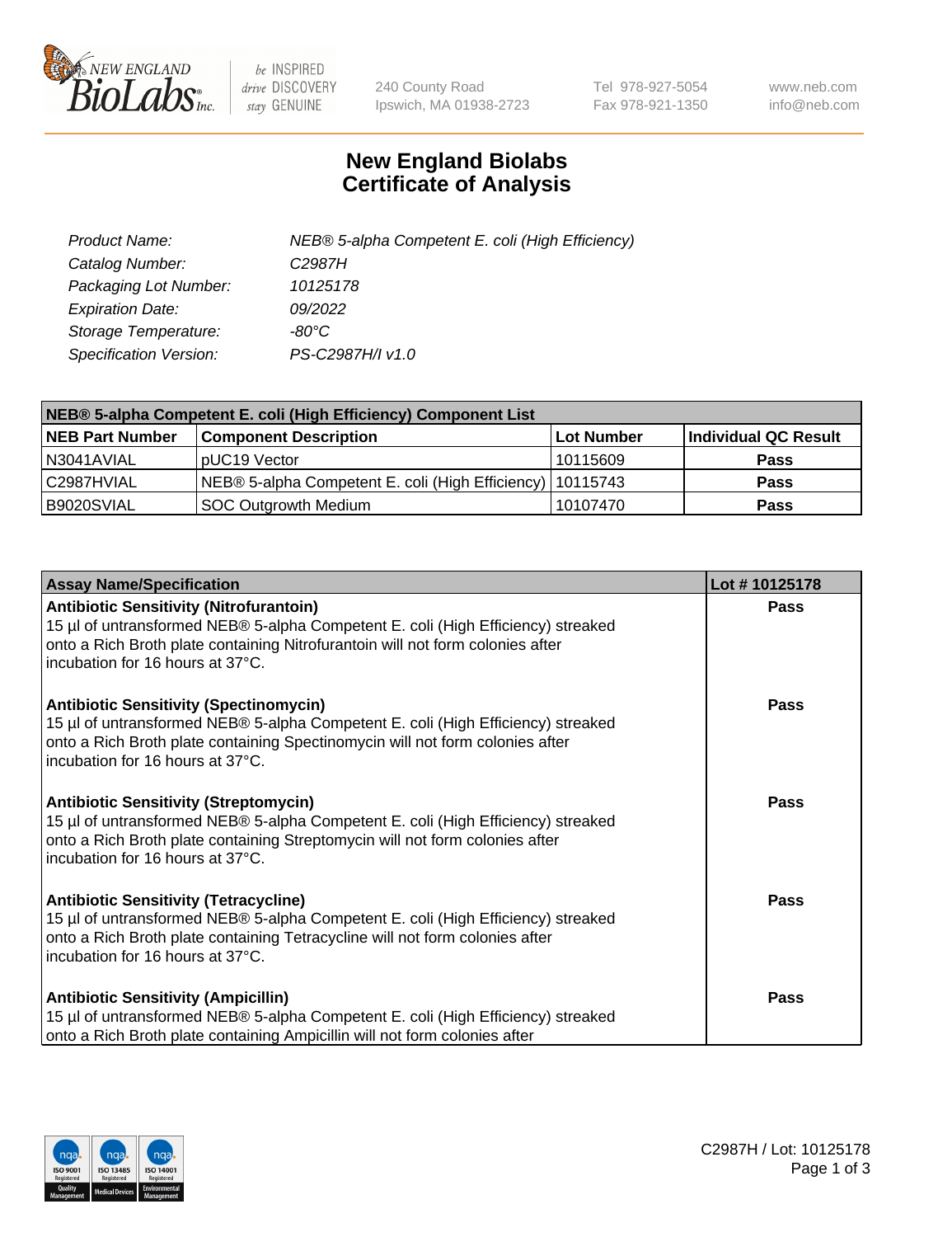

be INSPIRED drive DISCOVERY stay GENUINE

240 County Road Ipswich, MA 01938-2723 Tel 978-927-5054 Fax 978-921-1350

www.neb.com info@neb.com

| <b>Assay Name/Specification</b>                                                                                                                                                                                                                                                           | Lot #10125178 |
|-------------------------------------------------------------------------------------------------------------------------------------------------------------------------------------------------------------------------------------------------------------------------------------------|---------------|
| incubation for 16 hours at 37°C.                                                                                                                                                                                                                                                          |               |
| <b>Antibiotic Sensitivity (Kanamycin)</b><br>15 µl of untransformed NEB® 5-alpha Competent E. coli (High Efficiency) streaked<br>onto a Rich Broth plate containing Kanamycin will not form colonies after incubation<br>for 16 hours at 37°C.                                            | <b>Pass</b>   |
| <b>Antibiotic Sensitivity (Chloramphenicol)</b><br>15 µl of untransformed NEB® 5-alpha Competent E. coli (High Efficiency) streaked<br>onto a Rich Broth plate containing Chloramphenicol will not form colonies after<br>incubation for 16 hours at 37°C.                                | <b>Pass</b>   |
| <b>Antibiotic Sensitivity (Chloramphenicol)</b><br>15 µl of untransformed NEB® 5-alpha Competent E. coli (High Efficiency) streaked<br>onto a Rich Broth plate containing Chloramphenicol will not form colonies after<br>incubation for 16 hours at 37°C.                                | <b>Pass</b>   |
| <b>Transformation Efficiency</b><br>50 µl of NEB® 5-alpha Competent E. coli (High Efficiency) cells were transformed<br>with 100 pg of pUC19 DNA using the transformation protocol provided. Incubation<br>overnight on LB-Ampicillin plates at 37°C resulted in >1 x 10e9 cfu/µg of DNA. | <b>Pass</b>   |
| <b>Blue-White Screening (α-complementation, Competent Cells)</b><br>NEB® 5-alpha Competent E. coli (High Efficiency) were shown to be suitable for<br>blue/white screening by $\alpha$ -complementation of the $\beta$ -galactosidase gene using pUC19.                                   | Pass          |
| Phage Resistance ( $\phi$ 80)<br>15 µl of untransformed NEB® 5-alpha Competent E. coli (High Efficiency) streaked<br>onto a Rich Broth plate does not support plaque formation by phage $\phi$ 80 after<br>incubation for 16 hours at 37°C.                                               | <b>Pass</b>   |

This product has been tested and shown to be in compliance with all specifications.

One or more products referenced in this document may be covered by a 3rd-party trademark. Please visit <www.neb.com/trademarks>for additional information.